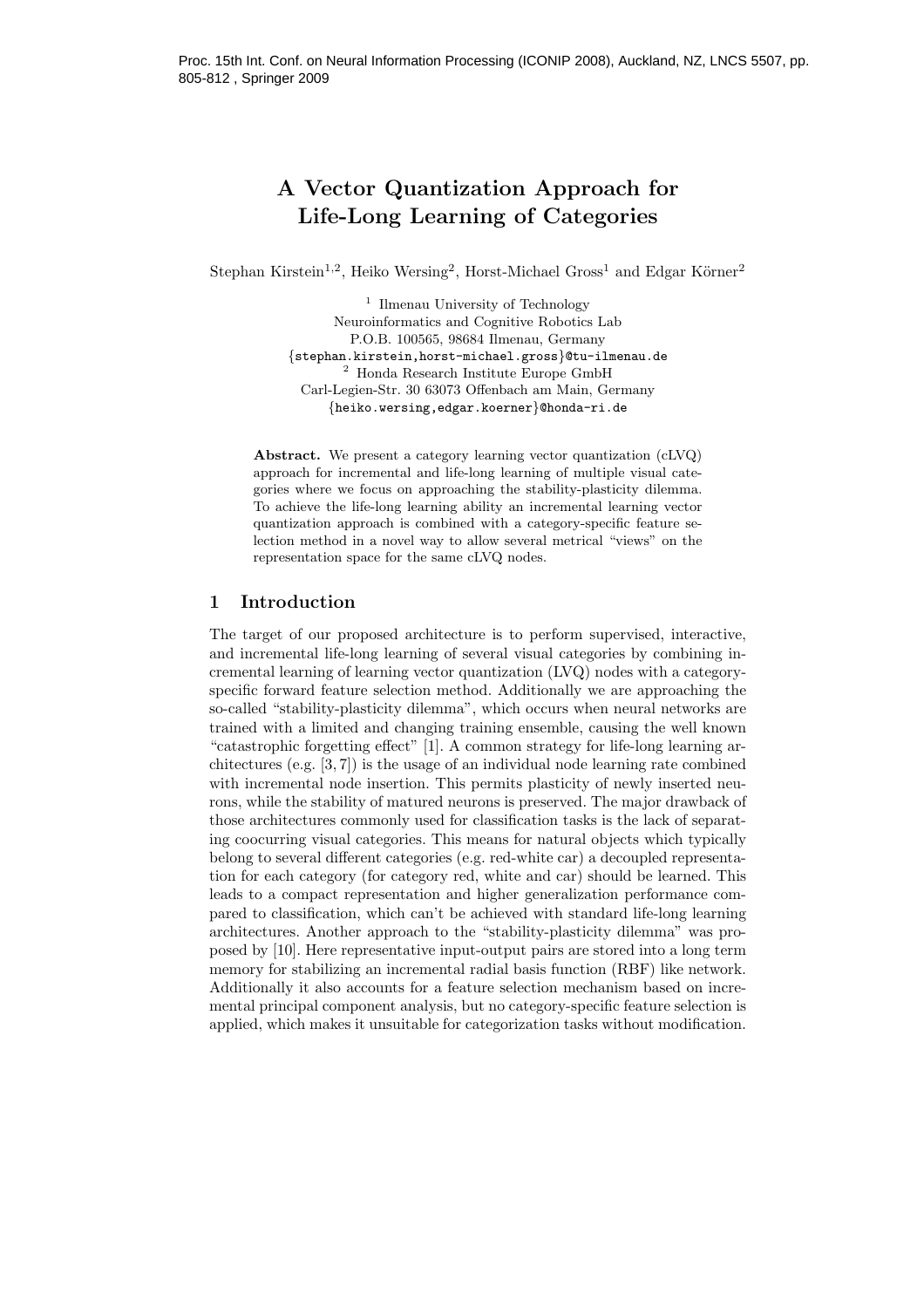

Fig. 1. Feature extraction. Color features are extracted as histogram bins in RGB space. Shape features are obtained from parts-based feature detector. Shape and color features are concatenated into a single "flat" vector representation. The target categories are represented in a category vector  $\mathbf{t}^i$  for each feature vector  $\mathbf{x}^i$ .

The manuscript is structured as follows: in Section 2 we describe the feature extraction model using shape and color features, and introduce our category learning architecture. We show the application to a visual categorization task in Section 3 and discuss results and related work in Section 4.

## 2 Memory Architecture for Learning of Visual Categories

#### 2.1 Feature Extraction

Color Features. For the representation of color information we use the common histogram binning method combining robustness against view and scale changes with computational efficiency [11]. We use  $6x6x6=216$  histogram bins within the RGB space, where typically only a small amount of features is active.

Shape Features. Our shape features are a set of preselected SIFT-descriptors defining parts-based detectors as proposed by [5]. For each new object view the response of those detectors is calculated at each location in the image using the dot product as similarity measure. The maximum response per feature detector is kept and stored in an activity vector, which neglects all spatial information. The offline feature selection scheme follows the approach described in [5], where all SIFT-descriptors of each training image are clustered into 100 components. Out of the large number of resulting clusters an iterative scheme selects at each step a SIFT-descriptor as new detector until a given number is reached (e.g. 500 in our case). The choice of detectors is independent from our category learning method and is based on the highest additional gain for a certain shape category. Combined Feature Representation. For our categorization task the color histogram and parts-based shape representation are combined into a single structureless feature vector  $\mathbf{x}^i = (x_1^i, ..., x_F^i)$  for each image with  $F = 716$ . Each vector  $\mathbf{x}^i$  is assigned to a list  $\mathbf{t}^i = (t^i_1, ..., t^i_C)$  of several color and shape categories, where each  $t_c \in \{-1, 0, +1\}$  labels a  $\mathbf{x}^i$  as positive or negative example of category c.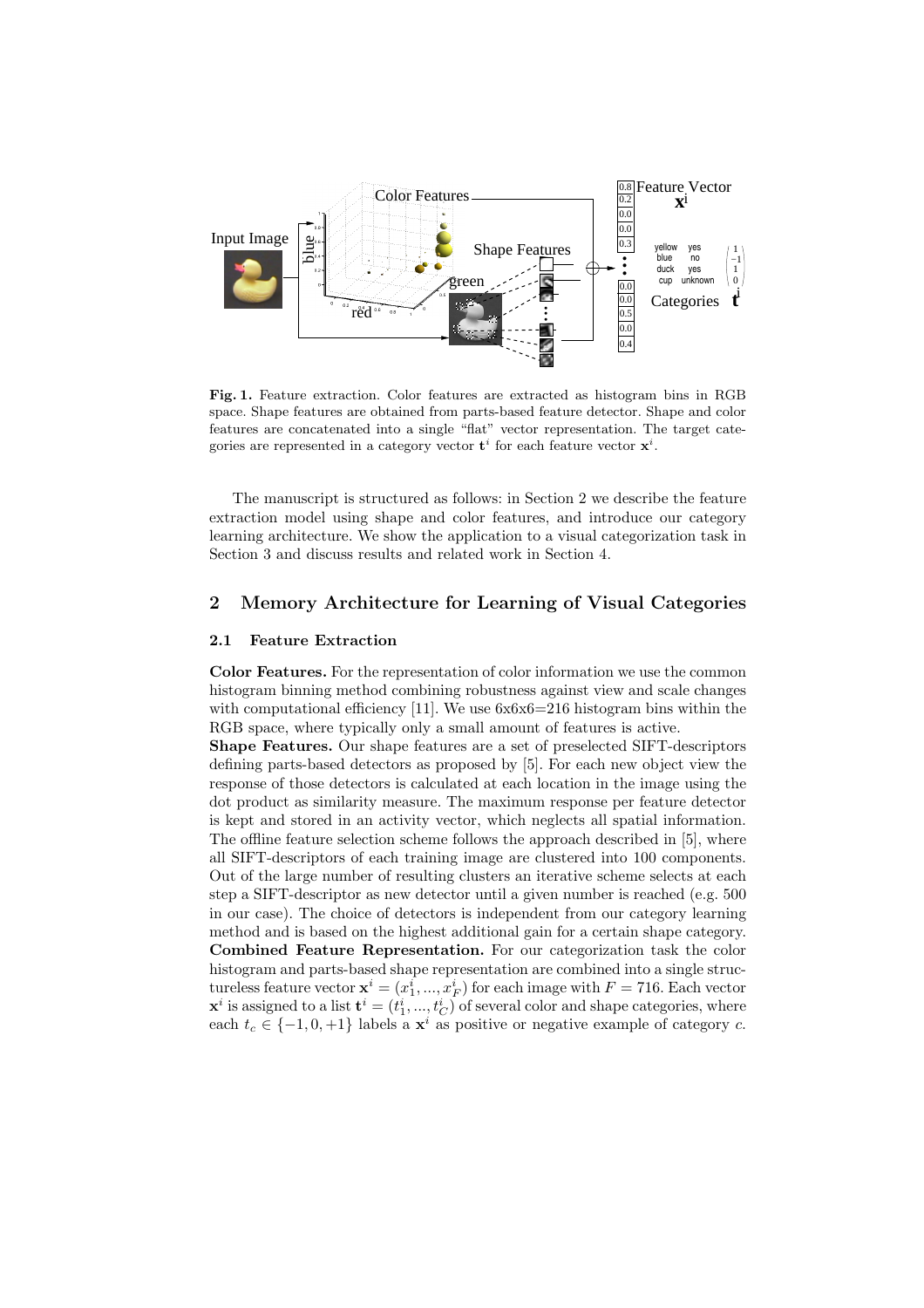The third state  $t_c = 0$  means unknown category membership and is required, because we do not assume that all category labels are provided by the tutor. Due to the nature of our feature preprocessing the data in the  $x^i$  is sparse and nonnegative. For our categorization task we are particularly interested in discovering the structure from the high-dimensional feature vectors  $\mathbf{x}^i$ . Therefore we do not give the qualitative separation of the extracted features to the learning system as a priori information, but rather want to obtain a flexible metrical adaptation for the categorization. Assume you want to learn the category "fire engine". If only shape features are used it would be difficult to distinguish this category from other cars and trucks, because the most distinctive feature, the red color, is not included in the feature representation. Therefore we let the learning algorithm decide which feature combinations are most suitable to represent a category.

#### 2.2 Memory Architecture for Learning Visual Categories

Our memory architecture is based on a forward feature selection method combined with an incremental learning exemplar-based network to allow life-long learning of several visual categories. Both parts are optimized together to find a balance between insertion of features and allocation of nodes, while using as few resources as possible, which is crucial for interactive and online learning with respect to the required computation time. In the following we refer to this architecture as category learning vector quantization (cLVQ). The used wrapper method for category-specific forward feature selection enables the separation of coocurring categories, because it defines category specific metrical "views" on the nodes of the exemplar-based network. There are three groups of feature selection methods (see [2] for an overview). The first group are filter methods, where subsets of features are selected as a preprocessing step, independently of the chosen classifier architecture. The second group are wrapper methods, as used in our memory architecture. Here the methods use the learning architecture as a black box, to score different feature subsets, but are independent of the learning architecture. The last group are embedded methods where the feature selection process is an integrated part of the learning architecture, typically realized with sparsity constraints added to the error function.

Exemplar-Based Network as Memory Architecture. The exemplar-based network part of our memory architecture is motivated from the iLVQ [7] and is extended to deal with categorization tasks.

We denote the incrementally built up set of cLVQ representative vectors  $\mathbf{w}^k$  as  $W = {\mathbf{w}^k}_{k=1,\dots,W_n}$ . Each  $\mathbf{w}^k$  has attached an label vector  $\mathbf{u}^k$  where  $u_c^k \in \{-1, 1, 0\}$  is the model target output for category c, representing positive, negative, and missing label output, respectively. Each cLVQ node  $\mathbf{w}^k$  is therefore assigned to a vector  $\mathbf{u}^k$  of several categories. For an input  $\mathbf{x}^i$  the output is determined for each category by the winning node  $\mathbf{w}^{k_{\min}(c)}$  with  $k_{\min}(c)$  =  $\arg \min_{k \in A_c} (d_c(\mathbf{w}^k, \mathbf{x}^i))$ , where the minimum is only determined for representatives in the set  $A_c = \{k | u_c^k \neq 0\}$  of known category-labeled vectors. The final model output is then given as  $o_c^i(\mathbf{x}^i) = u_c^{k_{\min}(c)}$ .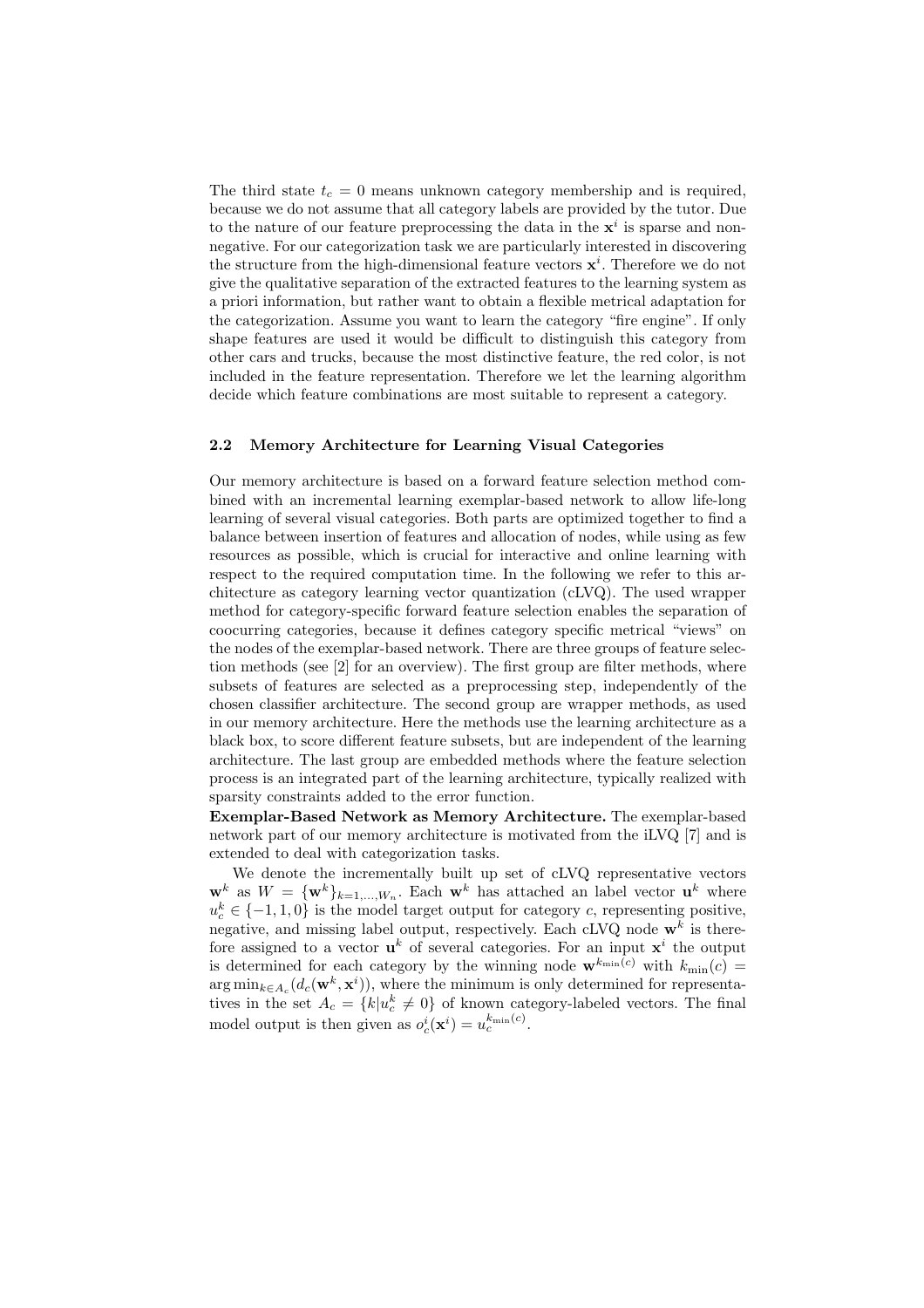A key element in the cLVQ architecture is the adaptive category-specific distance computation  $d_c$  that is strongly dependent on the integrated incremental feature selection process. We use a weighting of Euclidean dimensions [4] with specific weight factors  $\lambda_{cf}$  according to:

$$
d_c(\mathbf{x}^i, \mathbf{w}^k) = \sum_{f=1}^F \lambda_{cf} (x_f^i - w_f^k)^2.
$$
 (1)

The category-specific weights  $\lambda_{cf}$  are updated incrementally, which we describe in the following sections in more detail. We denote the set of active categories as  $C = \{c\}_{c=1,\dots,C_n}$ , and the set of active features for an active category  $c \in C$ as  $S_c$ . We choose  $\lambda_{cf} = 0$  for all  $f \notin S_c$ , and otherwise adjust it according to a scoring procedure explained later. The winning nodes  $\mathbf{w}^{k_{\min}(c)}(\mathbf{x}^{i})$  are calculated independently for each category c. Each  $\mathbf{w}^{k_{\min}(c)}(\mathbf{x}^i)$  is updated based on the standard LVQ learning rule [8], but is restricted to feature dimensions  $f \in S_c$ :

$$
w_f^{k_{\min}(c)} := w_f^{k_{\min}(c)} + \mu \Theta^{k_{\min}(c)} (x_f^i - w_f^{k_{\min}(c)}) \quad \forall f \in S_c,
$$
 (2)

where  $\mu = 1$  if the categorization decision for  $\mathbf{x}^i$  was correct, otherwise  $\mu = -1$ and the winning node  $\mathbf{w}^{k_{\min}(c)}$  will be shifted into the opposite direction as  $\mathbf{x}^{i}$ . Additionally  $\Theta^k$  is the node-dependent learning rate as proposed in [7].

The learning dynamics of the cLVQ memory architecture is organized in training epochs composed of the following steps:

Step 0: Training Objects. For each epoch only a limited number of objects are visible to the architecture, emulating a limited short term memory (STM). All learning in the cLVQ network is based on the training feature inputs  $X =$  ${x^i}_{i=1,\ldots,X_n}$  and target category values  ${t^i}_{i=1,\ldots,X_n}$  of these object views.

Step 1: Feature Scoring Update. For the later feature selection in Step 3 we compute for each feature f and available category c a score  $r_{cf} = M_{fc}/(M_{fc}+$  $\bar{M}_{fc}$ , where  $M_{fc}$  and  $\bar{M}_{fc}$  are the number of previously seen positive and negative training examples respectively. For each new training example the values are updated with  $M_{fc} := M_{fc} + 1$  for all  $\mathbf{x}^i$  with  $t_c^i = +1$  and  $x_f^i > 0$  and  $\bar{M}_{fc} := \bar{M}_{fc} + 1$  if  $t_c^i = -1$  and  $x_f^i > 0$ . The score defines the metrical weighting in the cLVQ representation space. We thus choose  $\lambda_{cf} = r_{cf}$  for all  $f \in S_c$  and  $\lambda_{cf} = 0$  otherwise.

Step 2: Initialization of Categories. If a category  $c$  with training vectors  $\mathbf{x}^i$  and corresponding category label  $t_c^i = +1$  occurs the first time, we initialize this category  $c$  with a single feature and one cLVQ node. We select the feature  $v_c = \arg \max_f (r_{cf})$  with the largest score value and initialize  $S_c = \{v_c\}$ . As the initial cLVQ node for category c we select the training vector  $\mathbf{x}^i$ , where the selected feature  $v_c$  is highest activated, i.e.  $\mathbf{w}^{W_n+1} = \mathbf{x}^j$  with  $x_{v_c}^j > x_{v_c}^i$  for all i. The attached label vector is chosen as  $u_{v_c}^{W_n+1} = 1$  and zero for all other vector entries.

Step 3: Feature Testing. The target of this step is the addition or removal of features for the category-specific metrics, based on the observable training set errors. For each category c we determine the set of positive errors  $E_c^+ = \{i | t_c^i = \}$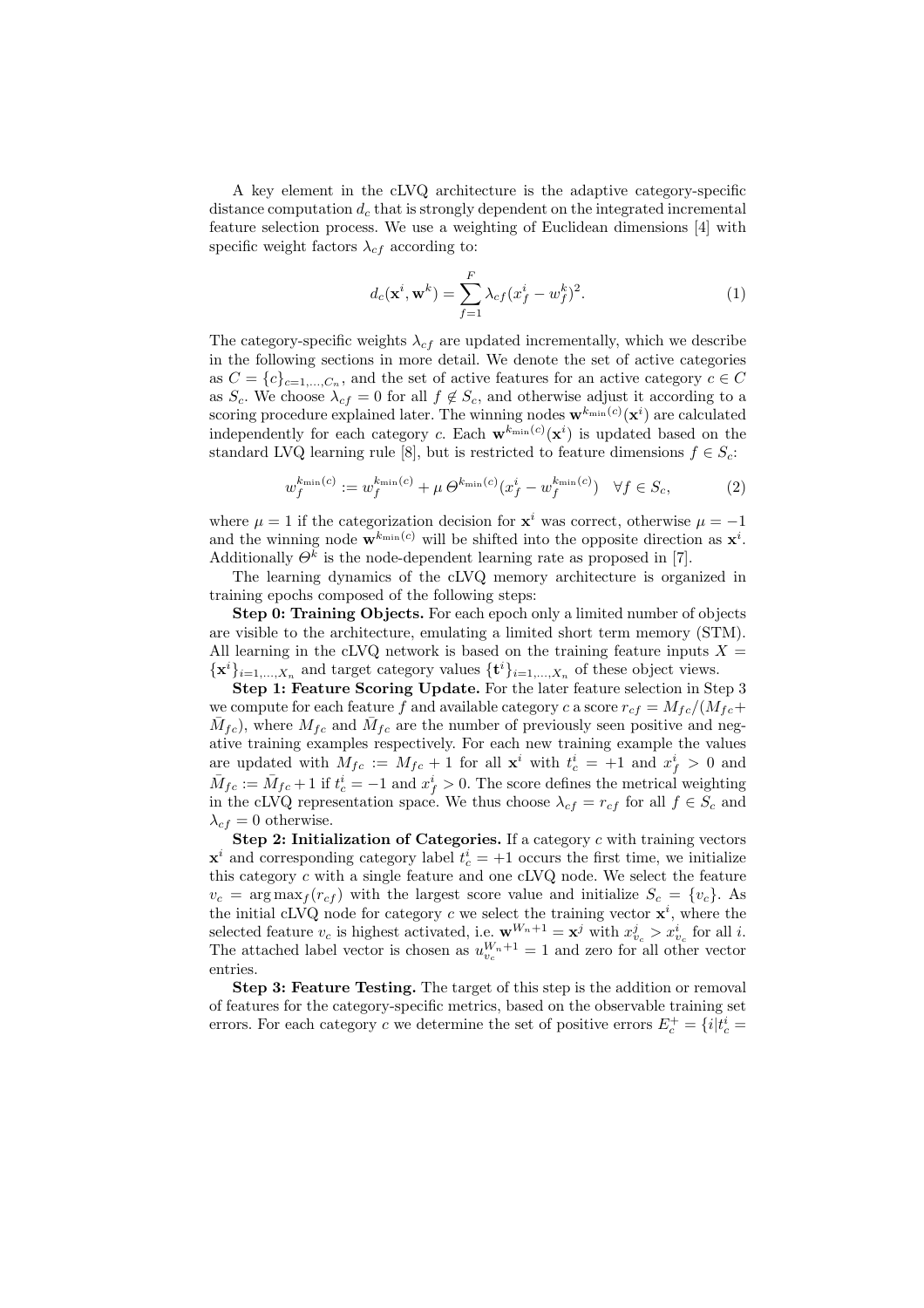$1 \wedge t_c^i \neq o_c^i$  and negative errors  $E_c^- = \{i | t_c^i = -1 \wedge t_c^i \neq o_c^i\}$ . If  $\# E_c^+ > \# E_c^-$  then we compute  $l_{cf}^+ = \sum_{i \in E_c^+} H(x_f^i) / \sum_{i \in E_c^+} 1$ , where H is the Heaviside function.

The score  $l_{cf}^+$  is the ratio of active feature entries for feature f among the positive training errors of class c. We want to add now a feature to the category feature set  $S_c$ , which both contributes to the class c in the training data and is very active for the encountered error set  $E_c^+$ . Therefore we choose  $v_c = \arg \max_{f \notin S_c} (l_{cf}^+ + r_{cf})$  and add  $S_c := S_c \cup \{v_c\}$ . The added feature dimension modifies the cLVQ metrics and we can now compute the total categorization error on the training set before and after the change. If the performance increase for category c is larger than a threshold  $\epsilon$ , then  $v_c$  is permanently added. Otherwise is is removed and excluded for further training iterations of this epoch. An analog step is performed, if the number of negative errors is larger than the number of positive errors ( $\#E_c^+ < \#E_c^-$ ), with the difference that the feature is removed and then again the performance gain is computed for the final decision on the removal.

Step 4: cLVQ Node Testing. Similar to Step 3 we test new cLVQ nodes only for erroneous categories. In contrast to the node insertion rule proposed in [7], where nodes are inserted for training vectors with smallest distance to wrong winning nodes, we propose to insert new cLVQ nodes based on training vectors  $x^i$  with most categorization errors over all categories, until for each erroneous category c at least one new node is inserted. The corresponding attached label output vector  $\mathbf{u}^k = \mathbf{t}^i$  is only filled at category positions, where category informations are available and is otherwise zero. This leads to a more compact representation, because a single node typically improves the representation of several categories.

Again we calculate the performance increase based on all currently available training vectors. If this increase for category c is above the threshold  $\epsilon$ , we make no modifications to cLVQ node labels of the corresponding newly inserted nodes. Otherwise we set the corresponding labels  $u_c^k$  of the newly inserted nodes  $\mathbf{w}^k$  to zero and remove nodes where all  $u_c^k$  are zero.

Step 5: Stop condition. If all remaining categorization errors are resolved or all possible features  $f$  of erroneous categories  $c$  are tested, go to Step 0 and start the next training epoch. Otherwise go to Step 3 and test further feature candidates and cLVQ nodes.

#### 3 Experimental Results

#### 3.1 Object Ensemble

For evaluating our cLVQ architecture we use an image ensemble composed of 56 different training objects and 56 distinct objects for testing (see Fig. 2), which were never used during the training phase. For each object 300 views are taken in front of a black background while rotating it around the vertical axis.

Overall our object ensemble contains ten different shape categories and five different color categories (see Fig. 2). It should be mentioned that several objects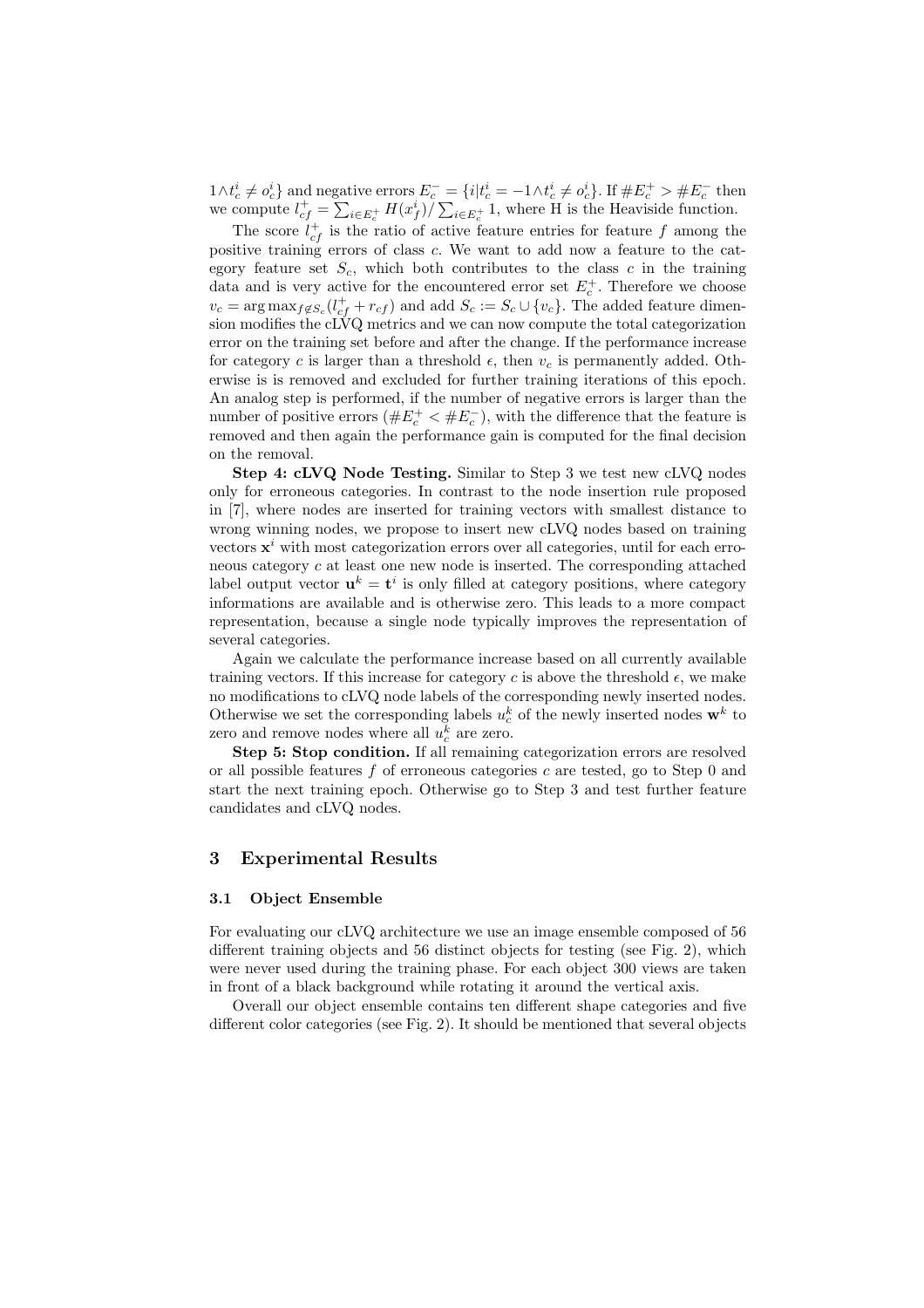

Fig. 2. Examples of training (left) and test objects (right) used for our categorization task, where 15 different categories are trained. As color categories red, green, blue, yellow and white are trained. The shape categories are animal, bottle, box, brush, can, car, cup, duck, phone, tool. Each object was presented in front of a black background while rotating around the vertical axis (bottom), resulting in 300 images per object.

are multi-colored (e.g. the cans) where not only the base color should be detected, but also all other prominent colors. This multi detection constraint complicates the categorization task compared to the case where only the best matching category or the best matching category of a specified group of visual attributes (e.g. one for color and one for shape) must be detected.

#### 3.2 Categorization Results

We compare our proposed life-long learning architecture cLVQ with a single layer perceptron (SLP) and a simplified version cLVQ<sup>∗</sup>. The SLP output for each category is given as  $o_c^{slp}(\mathbf{x}^i) = \tanh(w_f^c * \mathbf{x}^i - \theta_c)$ , where  $\mathbf{w}^c$  is a single linearly separating weight vector with threshold  $\theta_c$  for each c. Training of the SLP consists of standard stochastic gradient descent in the sum of quadratic difference errors between training target and model output. In contrast to the more common used ROC curves we estimate the rejection thresholds during the learning process, based on the average activation strength. This is required to allow categorization of new object views at any time which is an essential requirement for interactive learning tasks. We refer to cLVQ<sup>∗</sup> as a modified version of cLVQ, where all features without dynamic feature weighting are used, allowing conclusions about the effect of feature selection and weighting. Additionally the node performance gain threshold  $\epsilon$  was set to zero. For all experiments summarized in Fig. 3 we trained the different network architectures with a limited and changing training ensemble composed of a visible "window" of only three objects, to test the life-long learning ability of our cLVQ architecture. For each epoch only three objects are visible to the learning algorithm, where at the beginning of each epoch a randomly selected object is added, while the oldest one is removed. This scheme is repeated until all 56 training objects are presented once to the network architectures.

Although no prior information is given with respect to the kind of categories, we distinguish for the performance measurement between color and shape cat-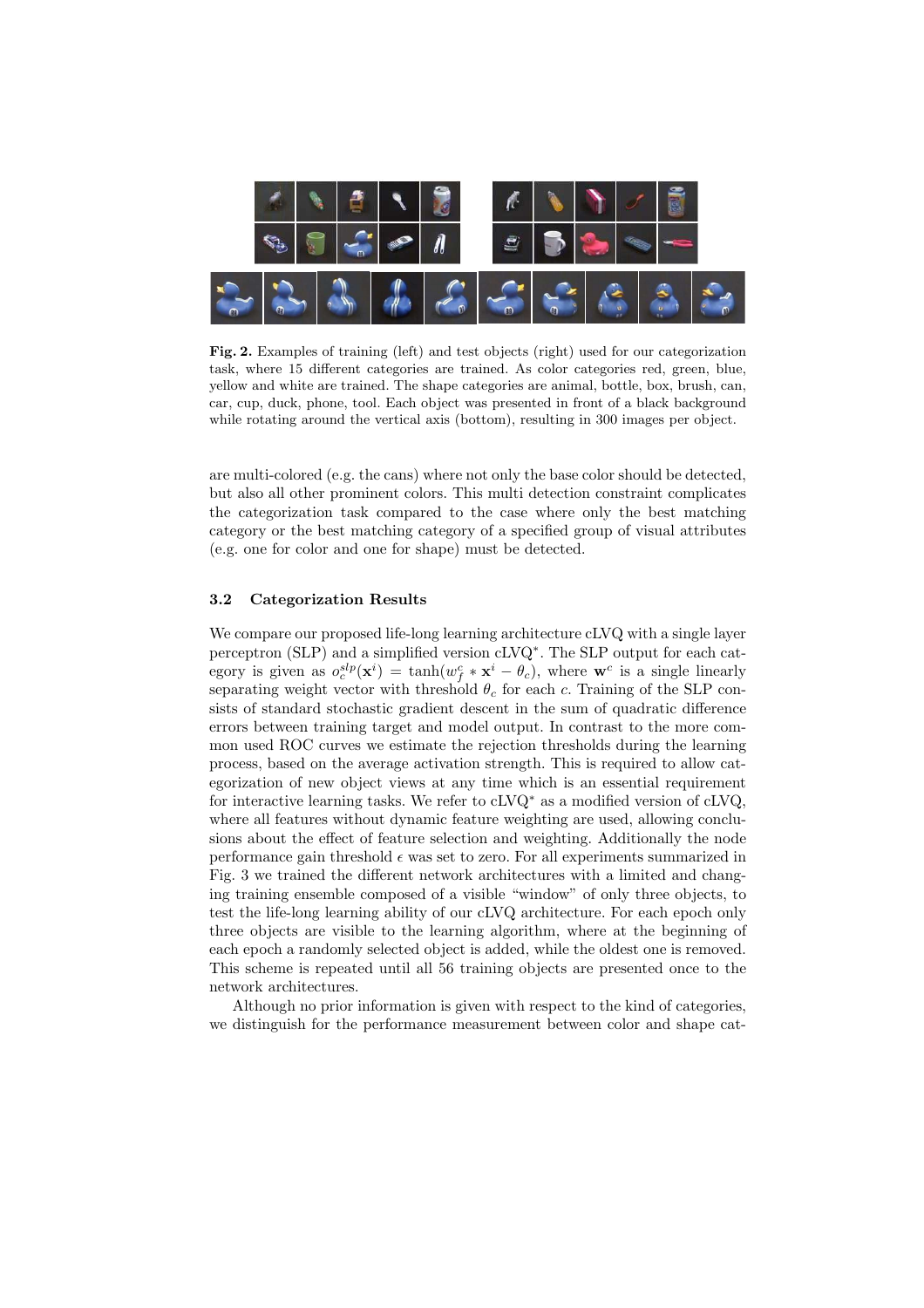

Fig. 3. Comparison of categorization performance for SLP, cLVQ<sup>\*</sup> and cLVQ, averaged over five runs. The categorization performance is calculated after each training epoch, based on all test objects. This means that the performance is calculated based on the representation of the so far seen objects, simulating an interactive learning session. a) For the color categories the cLVQ algorithm performed better compared to the cLVQ<sup>\*</sup>. The SLP performance is in between both LVQ approaches. b) Compared to the color categories the cLVQ<sup>∗</sup> is slightly better than cLVQ for shape categories, while the SLP performed worst. c) Shows the number of selected features, averaged over all categories, while d) shows the allocation of cLVQ nodes during training.

egories to discuss the different quality of extracted features. The overall performance of the cLVQ architecture as shown in Fig. 3 is high for both feature modalities. For the color categories it performs much better than the simpler cLVQ<sup>∗</sup> , while for the shape categories the cLVQ<sup>∗</sup> performs slightly better. In general it can be said, that the feature selection method, typically selecting less than 5% of all available feature dimensions  $F = 716$  (see Fig. 3.c), is able to capture the category information and also strongly reduces the necessary amount of required resources, which is crucial for interactive learning. Despite the fact that cLVQ typically requires only half of the nodes compared to cLVQ<sup>∗</sup> as shown in Fig. 3.d it is even about 100 times faster. The cLVQ algorithm is even a few times faster than the SLP network, making it well suited for interactive learning.

The SLP performance is surprisingly high for all trained categories. This is somehow contradictory to classification tasks, with a one-out-of-n class selection, where the SLP approach is known for the "catastrophic forgetting effect" [1]. For our categorization task this effect is only slightly visible for the shape categories. Although the forgetting effect is less present in our categorization task the SLP approach is still considerably worse than cLVQ for both feature modalities.

### 4 Discussion

We propose a architecture for life-long learning of visual categories, able to perform an automatic feature selection, feature weighting and incremental allocation